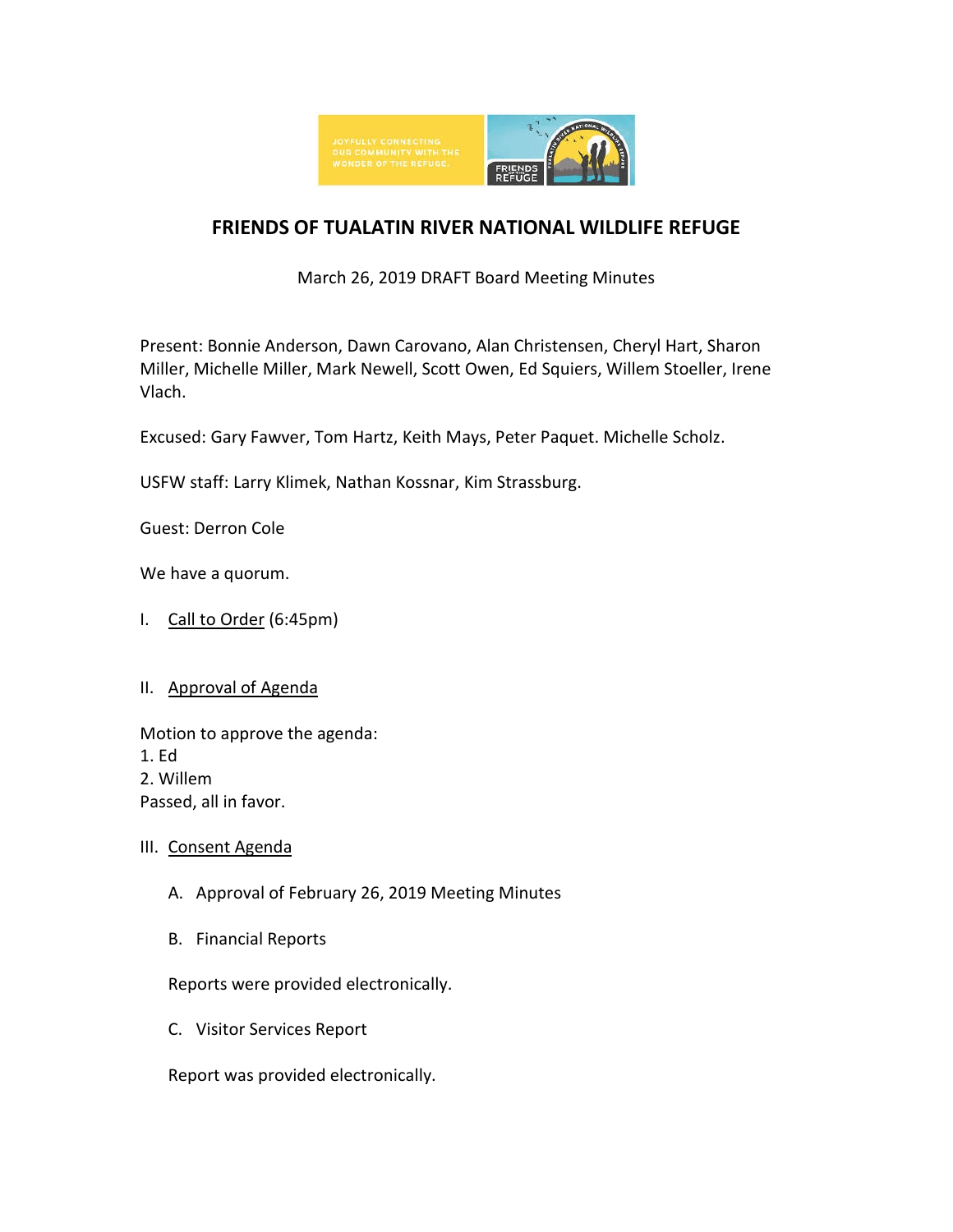D. Photo Society Report

Report was provided electronically.

E. Restoration Report

Report was provided electronically.

F. Camp Committee Report

No report

G. Membership Committee Report

Report was provided electronically.

Motion to approve the Consent Agenda, excluding the draft minutes of the February 26 meeting:

- 1. Cheryl
- 2. Alan

Passed, with all in favor.

#### IV. Report

- V. New Business
	- A. Alan: Diversity; introduce Derron Coles, owner and principal consultant for DRC learning Solutions.

The board has to decide how deeply we want to get involved in this work and what we want to achieve. Derron will connect with Alan to find out about our decisions. Meanwhile he will send an email to Alan with two concepts and options. Alan will forward the email to us and to Larry.

It was suggested we set aside 10 minutes at each board meeting to continue this conversation.

B. Bonnie: Swan Taxidermy and \$500,000 Chicken Creek grant

The FOR will be paying for the taxidermy of a trumpeter swan found dead at Wapato Lake NWR.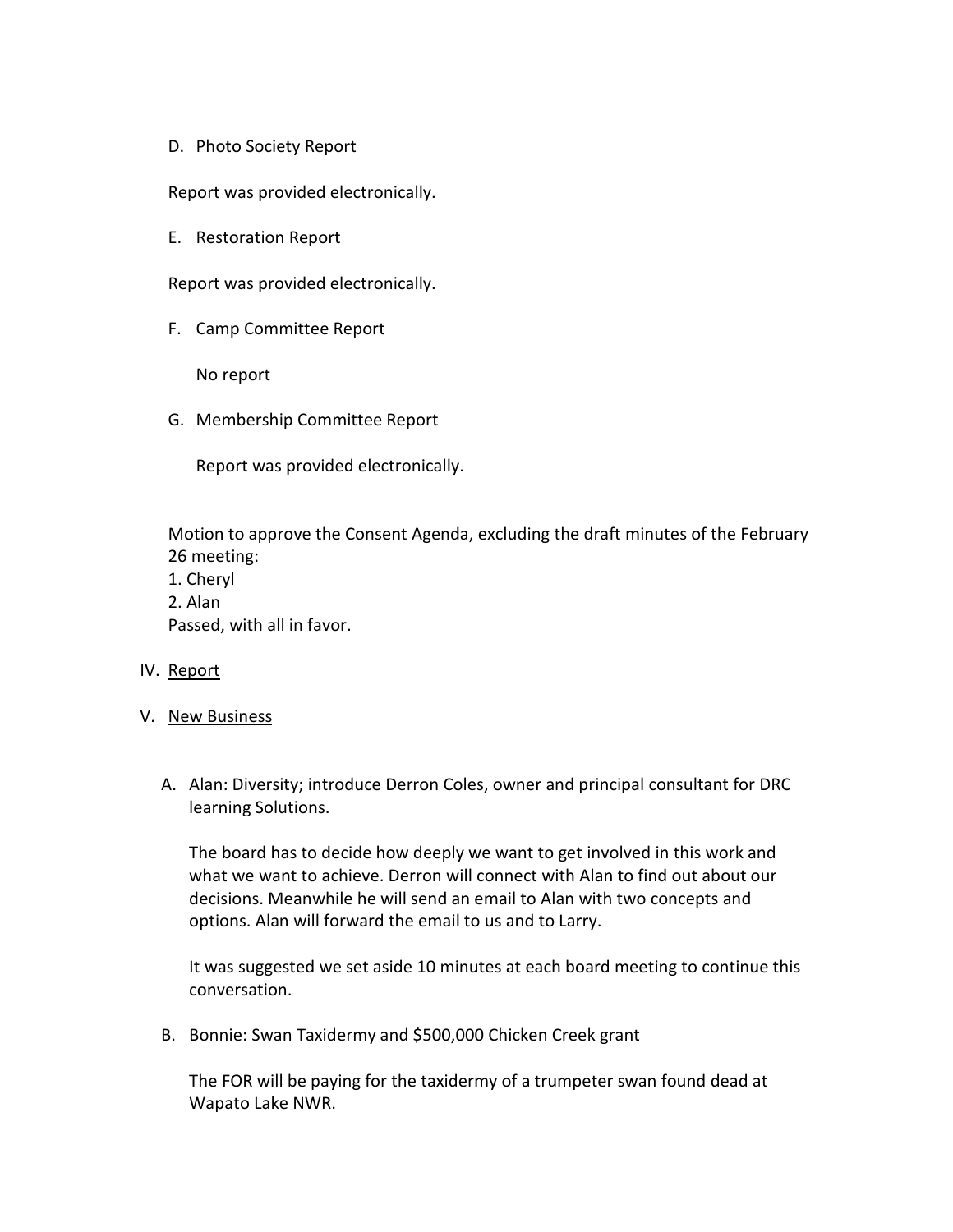Chicken Creek: by tomorrow we should know whether we were approved for a grant of \$400,000 for the restoration of Chicken creek.

C. Larry: Refuge update

The staff is working on plans for a pollinator garden. They also are developing a Visitor Services action plan that will integrate various projects, including corporate membership for the Friends. The plan will be ready by the end of the year. Chicken Creek restoration is scheduled to start on July 1.

D. Bonnie: Seasonal Employees Hiring

We will be hiring 2 seasonal Visitor Services assistants for a duration of 4-5 months to help Tiffany and Andrew. The positions will be posted online tomorrow. The positions will be funded by our current Cooperative Award Agreement.

E. Willem: Finance 101

Willem made a call for volunteers for internal controls of our financial procedures. Time commitment is half a day every 3 months. Michele M. and Irene volunteered. Willem would need one more volunteer.

F. Mark: Mentoring meeting overview

A report will be available. A follow-up conference call is scheduled for April 25, at 2:30pm with Anne.

G. Alan: Committee review check in (derived from mentoring meeting)

By August Alan will review all board committees and make recommendations for changes. We need a nominating committee and we should distinguish between standing and ad hoc committees. He will report periodically on his progress.

It was pointed out that if we want to make any by-laws changes, we need to have the proposed changes by the end of August, i.e. 30 days before the annual meeting.

Alan, Michelle M., Sharon Willem and Bonnie volunteered to work on the by-laws.